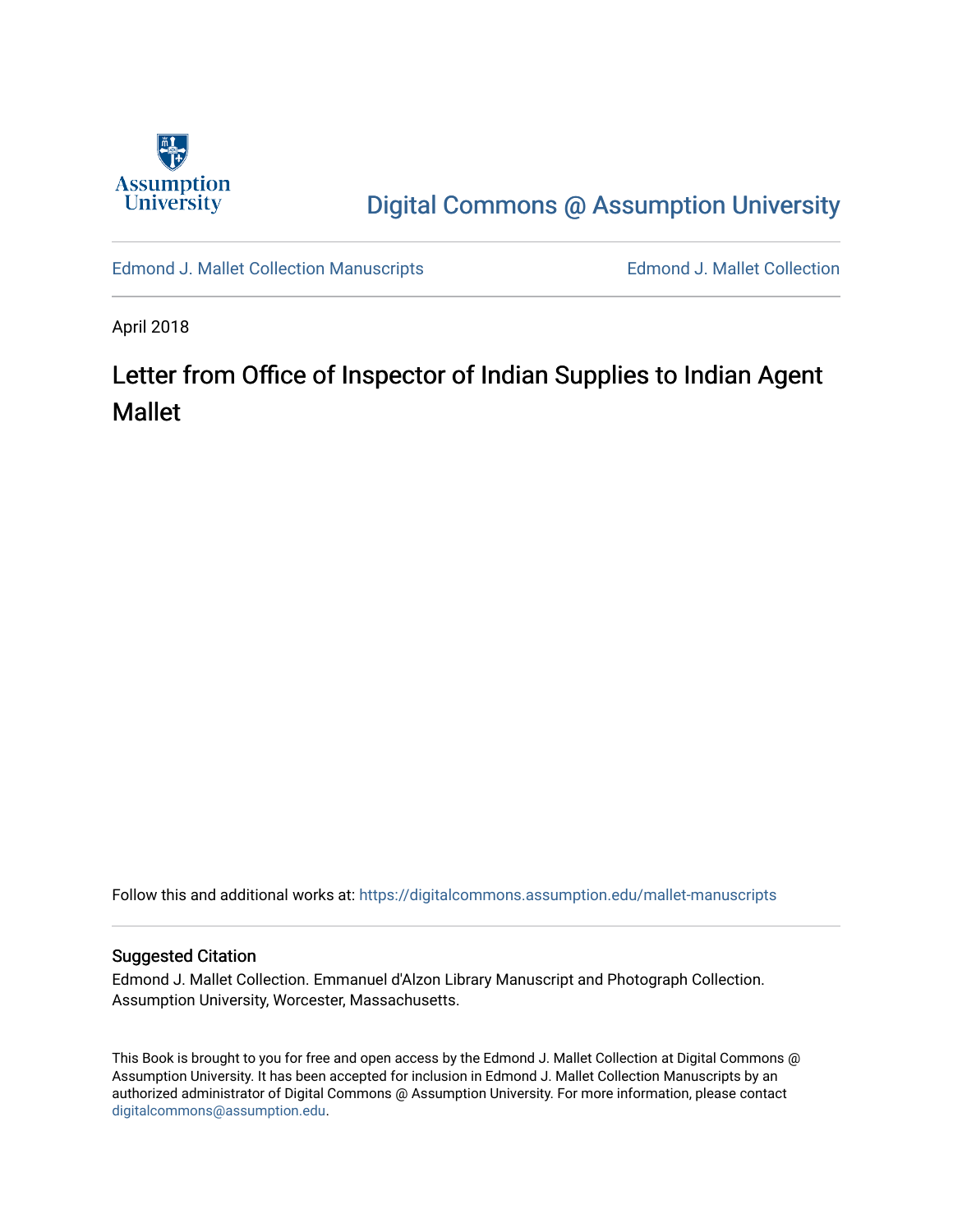## Letter from Office of Inspector of Indian Supplies to Indian Agent Mallet

#### About

Government Relations with Native Americans, Native American Reservations, Office of Indian Affairs

#### **Transcription**

-Copy-

Office Inspector Indian Supplies Room No. 7, Glisan Block Portland, Oregon, Oct. 16th 1876

Sir:

I am instructed by the Comr Ind Affr to request you to forward to this office without delay, an estimate of supplies required at your agency. Your appropriation is \$4250. currency, be careful not to exceed that amt. Very respectfully (signed) W H Bell Capt.and[?].S.U.S.A. Inspector Ind. Supplies

Edmond Mallet U.S. Ind Agent Tulalip, W.T.

### Identified Persons

Major Edmond Mallet; W.H.Bell

### Identified Places

Tulalip Agency; Tulalip Indian School

#### Recipient

Major Edmond Mallet

#### Author

W.H.Bell